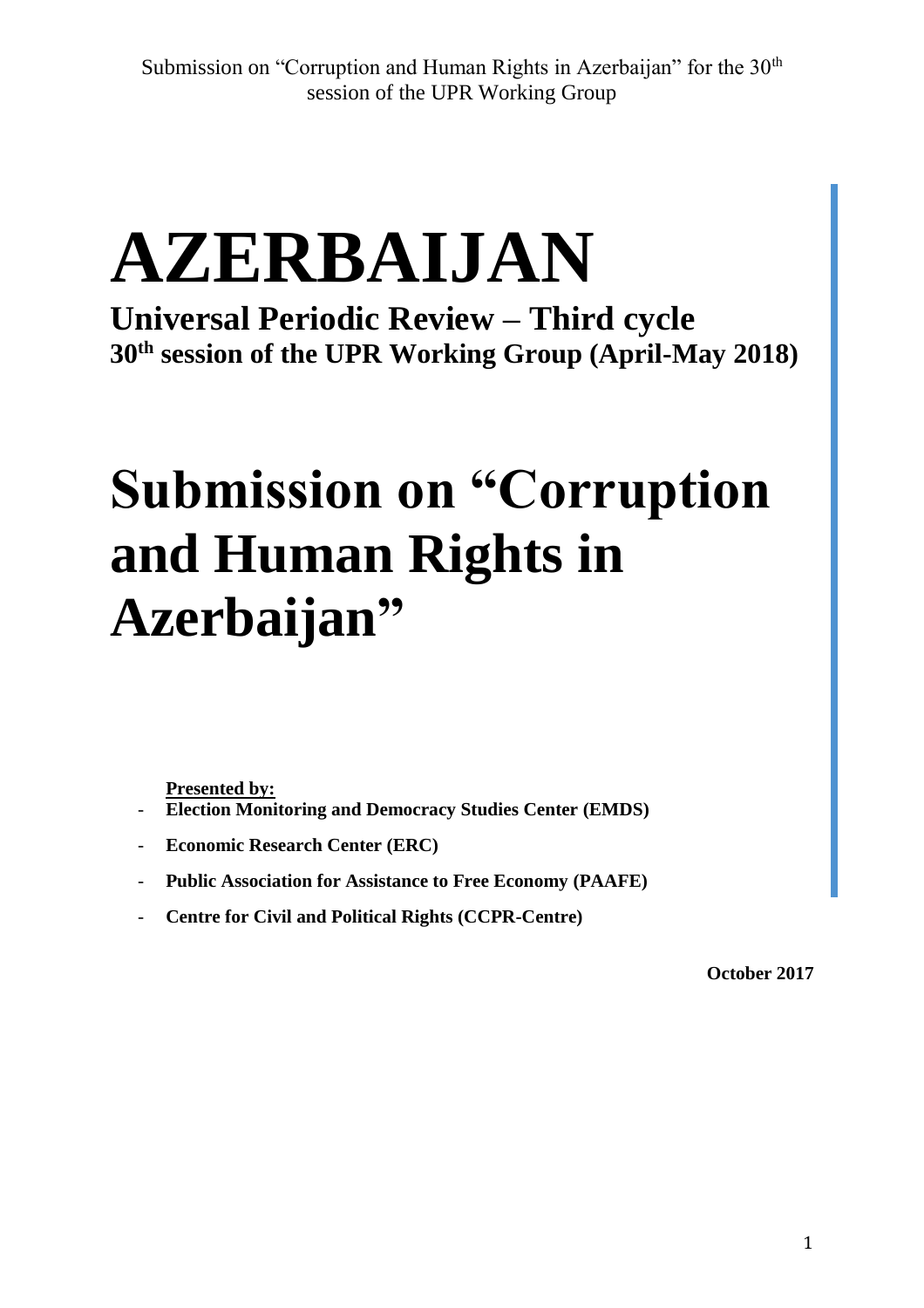#### **Presentation of the structures**

#### **1. Election Monitoring and Democracy Studies Center (EMDS)**

The Election Monitoring and Democracy Studies Center (EMDS) is a non-governmental organization working to hold free and fair elections, as well as development of civil society and democracy in Azerbaijan. EMDS was established by founders and members of Election Monitoring Center (EMC), the registration of which was annulled in 2008.

Within international election observation missions of the European Network of Election Monitoring Organizations (ENEMO), European Platform for Democratic Elections (EPDE) and OSCE Office for Democratic Institutions and Human Rights (OSCE/ODIHR), members of EMDS have observed presidential, parliamentary elections and referenda held in Albania, Belarus, Georgia, Kazakhstan, Kyrgyzstan, Russia, Spain, Turkey and Ukraine.

Besides, EMDS (previously as EMC) has implemented programs on civil education and political rights (such electoral rights, right of appeal, freedom of peaceful assembly and freedom of association), citizen participation in public policy, increasing accountability of local and central administrative bodies, as well as protection of political rights.

#### **Website:<http://smdtaz.org/en/home/> ; telephone: +994 50 333 46 74 ; e-mail: [info@smdtaz.org](mailto:info@smdtaz.org)**

#### **2. Economic Research Center (ERC)**

Economic Research Centre (ERC) is a policy research oriented think tank established in 1999. The Center conducts regular research on macro-economic policy, including conceptual definitions, calculation, and modeling of alternative macro-economic indicators. Moreover, ERC contributes to analyses of public finance management policy (PFMP), particularly the process of good governance and budget transparency at national and local level. The Center also researches assessing financial efficiency and outcomes of social programs, specifically in the field of health and education, as well as household-level budget analyses. Furthermore, ERC designs and implements capacity building programs for local civil society organizations (CSOs).

ERC aims at improving various social and economic policies of the government through policy research and design of policy recommendations. ERC's vision is an effective and sustainable civic engagement in all levels of public administration and, thus, greater access for citizens to relevant information through enhanced interactions between the government and civil society.

#### **Address: Fatalikhan Khoyski avenue 111a, room 23, Baku Az 1052 ; website: [www.erc.az](http://www.erc.az/) ; email : [office@erc.az](mailto:office@erc.az) ; telephone : +99412 564 86 85**

#### **3. Public Association for Assistance to Free Economy (PAAFE)**

The Public Association for Assistance to Free Economy (PAAFE) was founded in 2004 and is a non-governmental organization with a mission to ensure economic freedom and good governance. PAAFE has four main programs: free trade, transparency and accountability, property rights and economic diversification.

**Website: [http://www.freeeconomy.az;](http://www.freeeconomy.az/) Address: 76 Tbilisi avenue, 3rd floor, Baku, Azerbaijan, AZ1102; Telephone: +994 124 314 612; Email: [paafe@freeeconomy.az](mailto:paafe@freeeconomy.az)**

**4. Centre for Civil and Political Rights (CCPR-Centre)**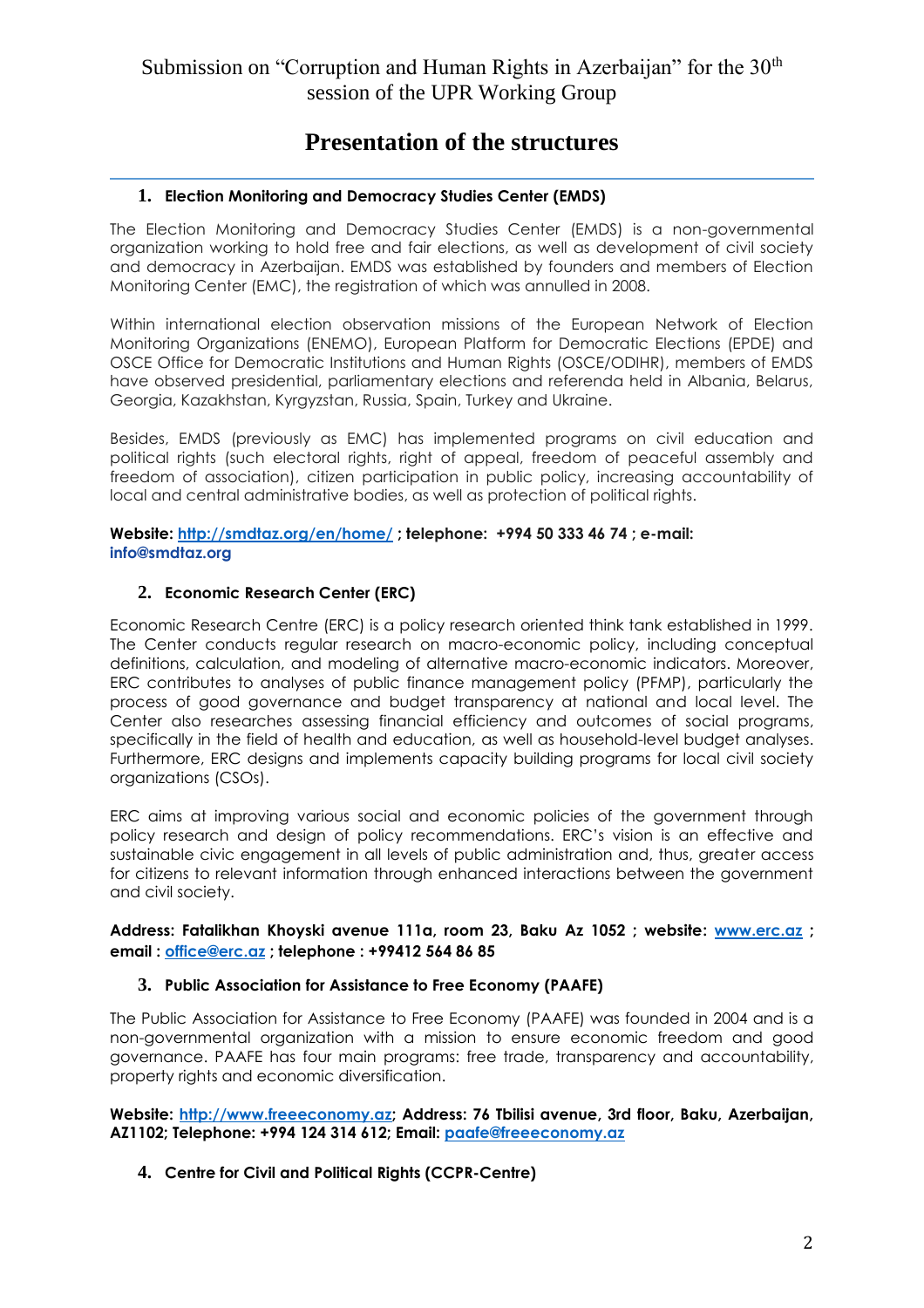The Centre for Civil and Political Rights (CCPR-Centre) works to promote the participation of NGOs in the work of the Human Rights Committee. By raising awareness, strengthening the capacity of the NGOs and providing technical and legal support at all stages of the reporting process and the individual complaint procedure. One of the CCPR-Centre's priorities is promoting the use of the Human Rights Committee's follow-up procedure.

The CCPR-Centre also aims at ensuring that the work of the Human Rights Committee is fully taken into account in the framework of the Universal Periodic Review (UPR) established by the Human Rights Council. The CCPR-Centre targets national and regional NGOs, as well as thematic NGOs whose mandates relate to the ICCPR.

**Address: rue de Varembé 1, PO Box 183, 1202 Genève; Telephone: +41 22 33 22 555; Email: [info@ccprcentre.org;](mailto:info@ccprcentre.org) website: [http://ccprcentre.org](http://ccprcentre.org/)**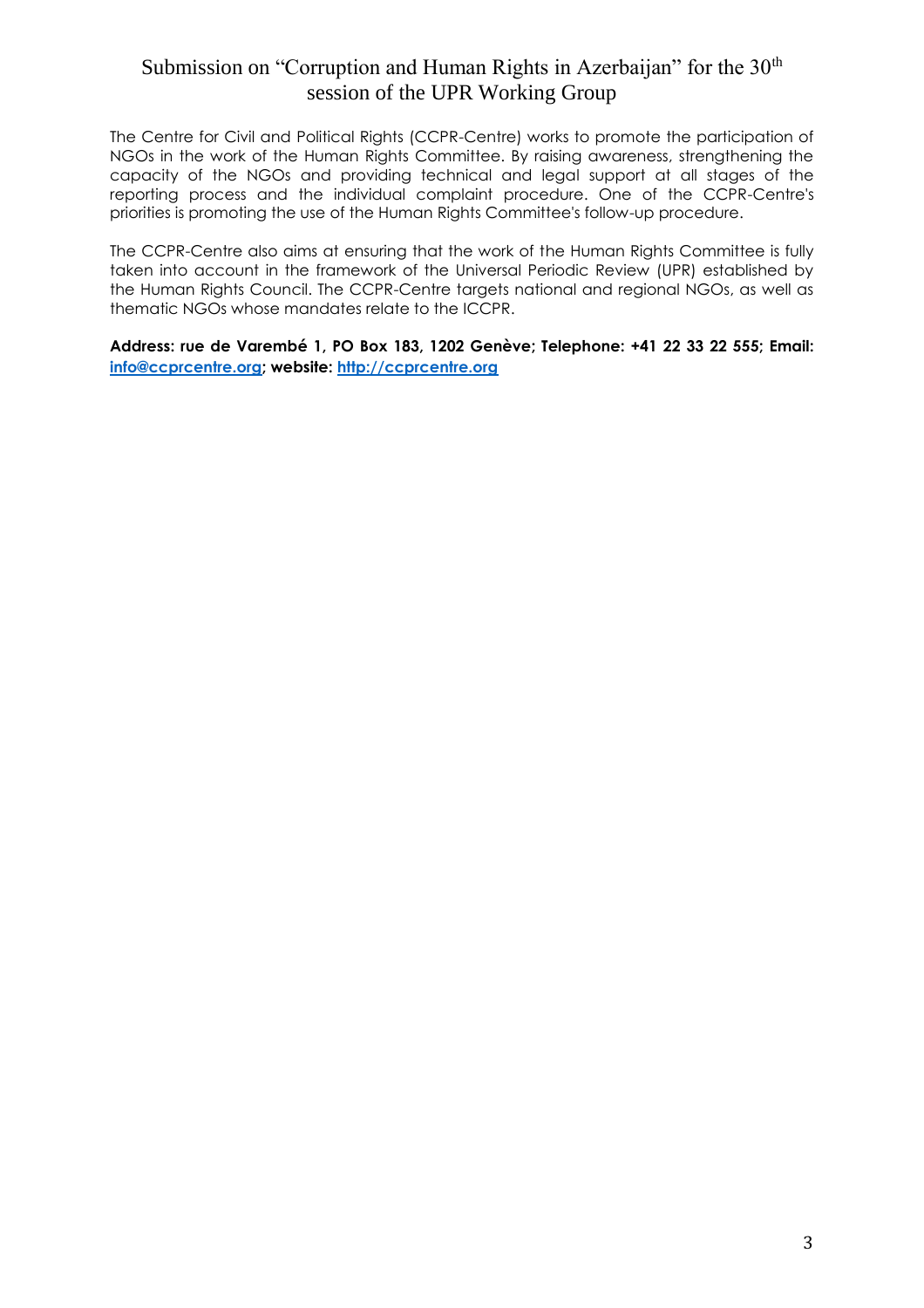#### **Introduction**

It is now widely admitted **corruption negatively impacts the enjoyment of the fundamental human rights** (civil and political rights as well as economic social and cultural rights). It not only has a negative impact on the States that are not in position to implement the treaty based human rights obligations but it also directly affects the population of such countries. This concern was raised several times by the various UN Treaty Bodies in charge of the monitoring the main human rights treaties.

Moreover in the context of the **Sustainable Development Goal 16** "Promote peaceful and inclusive societies for sustainable development, provide access to justice for all and build effective, accountable and inclusive institutions at all levels", the 2030 Agenda for development refers to concrete actions to fight against corruption, namely "significantly reduce illicit financial and arms flows, strengthen the recovery and return of stolen assets and combat all forms of organized crime to corruption".

**Corruption in Azerbaijan is endemic and systematic**: it is present in all levels and aspects of the society. According to the Transparency International's Corruption Perceptions Index 2016, Azerbaijan ranks at 123 out of 176 countries included in the index.<sup>1</sup> Worldwide Governance Indicators of World Bank suggests that Azerbaijan ranks at 18 out of 100 in the control of corruption.<sup>2</sup> This report focuses on corruption in public administration, public service delivery and the independence of the judiciary.

Corruption in **public administration** under the form of briberies is widespread in Azerbaijan. Transparency International's 2016 Global Corruption Barometer (GCB) reveals that 38% of Azerbaijanis paid a bribe in the 12 months prior to the survey in order to obtain a public service. Moreover, companies interviewed for the World Bank's 2013 Enterprise Survey corroborate the high bribery rates in the country. While only 16% of companies report having paid a bribe, over 40% stated that they are expected to bribe to secure government contracts or obtain construction permits. <sup>3</sup> According to the Bertelsmann Transformation Index's Azerbaijan Country Report, political institutions are closely linked to oligarchic

<sup>3</sup> For more information, see

 $\overline{a}$ <sup>1</sup> For more information, se[e https://www.transparency.org/country/AZE](https://www.transparency.org/country/AZE) (accessed 3 October 2017).

<sup>2</sup> For more information, se[e http://info.worldbank.org/governance/wgi/#reports](http://info.worldbank.org/governance/wgi/#reports) (accessed 3 October 2017).

https://www.transparency.org/files/content/corruptiongas/Country\_Profile\_Azerbaijan\_2017.pdf (accessed 3 October 2017).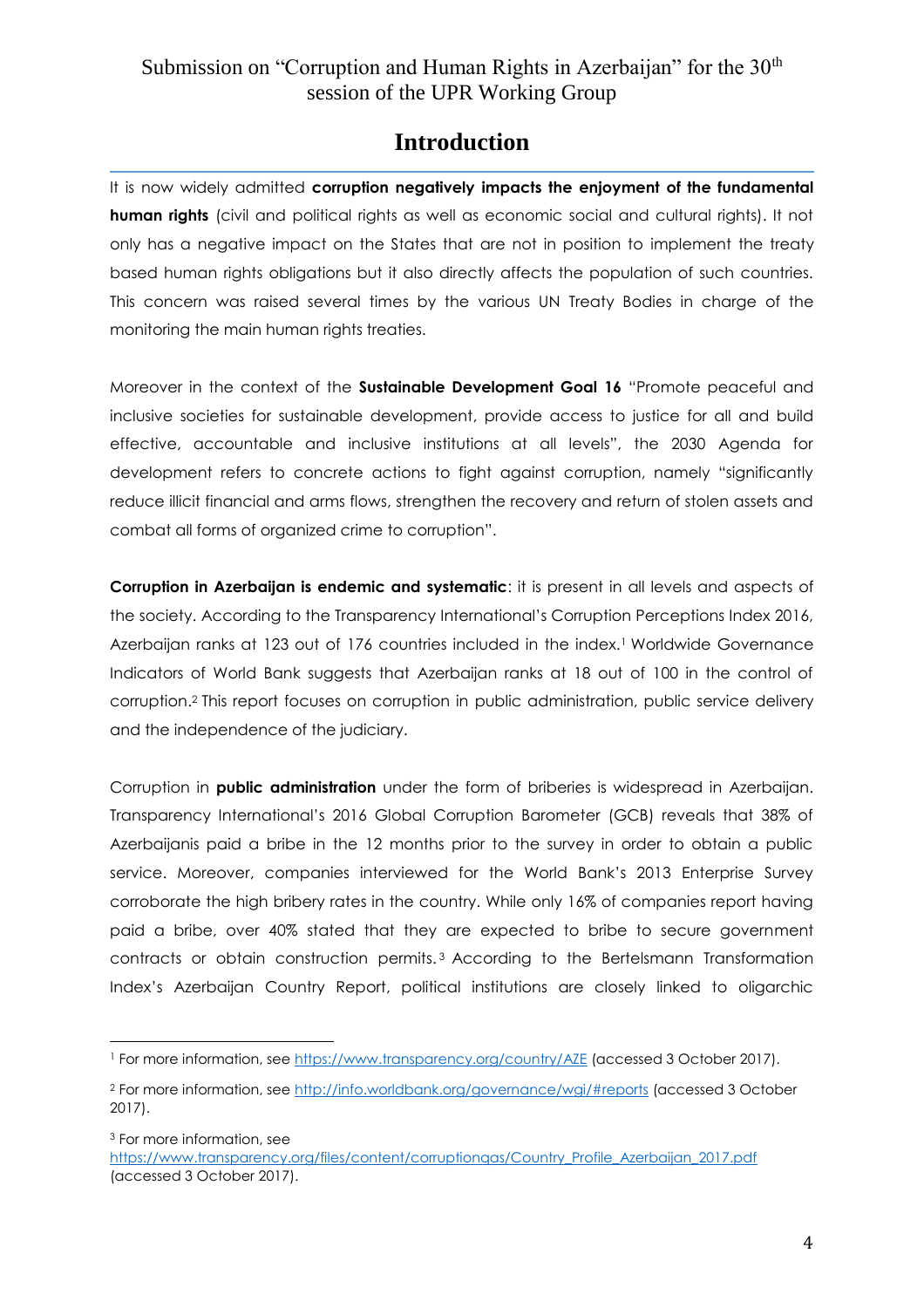structures and the ruling family. Members of Parliament are often protected people and relatives of oligarchs, and the civil service suffers from endemic clientelism and nepotism.<sup>4</sup>

**Corruption in public service delivery** has created problems regarding the availability of basic services in education, health and social protection. The monthly minimum wage in Azerbaijan was 116 Manat (approximately \$ 68) in 2016. The average monthly salary was 499,8 Manat (\$ 294), which demonstrates a big gap.

In 2017, the officially approved minimum subsistence level was 164.5 Manat for the ablebodied population (labour force), 130.2 Manat for pensioners and 136.6 Manat for children. However, according alternative calculations by experts of the ERC, the minimum cost of living was 253.4 Manat for the able-bodied population, 199.9 Manat for pensioners and 259.9 Manat for children, which is much higher than the minimum wage of 116 Manat. This was calculated on the basis of the cost of living, food, non-food and services included in the minimum consumer basket, approved by the Cabinet of Ministers.

This current wage system is one of the causes for corruption in abovementioned public sectors. Dropped oil prices on the world market as well as the reduction of the state budget and the increased deficit of the state budget are factors that have made it difficult to change the unfair salary system. The depreciation of the national currency and the rise in prices since 2015 have worsened the issue. As a result, the correlation between the unfair salary system and corruption is increasing in Azerbaijan.

Azerbaijan has a bad track record regarding the **independence of the judiciary**. According to the Transparency International report of 20135, Azerbaijani judges are the most corrupt of Eastern Europe. This was again highlighted by a report of the Committee on Legal Affairs and Human Rights of the Parliamentary Assembly of the Council of Europe<sup>6</sup> (PACE) issued in 2016, pointing at the high levels of corruption within Azerbaijani courts. This in combination with the lack of budgetary autonomy of the judiciary is a threat to the independence of the judges.

 $\overline{a}$ <sup>4</sup> For more information, se[e https://www.bti-](https://www.bti-project.org/fileadmin/files/BTI/Downloads/Reports/2016/pdf/BTI_2016_Azerbaijan.pdf)

[project.org/fileadmin/files/BTI/Downloads/Reports/2016/pdf/BTI\\_2016\\_Azerbaijan.pdf](https://www.bti-project.org/fileadmin/files/BTI/Downloads/Reports/2016/pdf/BTI_2016_Azerbaijan.pdf) (accessed 3 October 2017).

<sup>5</sup> Report available o[n https://www.transparency.org/cpi2013/results#myAnchor1](https://www.transparency.org/cpi2013/results#myAnchor1) (accessed 3 October 2017).

<sup>6</sup> Report available o[n http://website-pace.net/en\\_GB/web/as-jur/main](http://website-pace.net/en_GB/web/as-jur/main) (accessed 2 October 2017).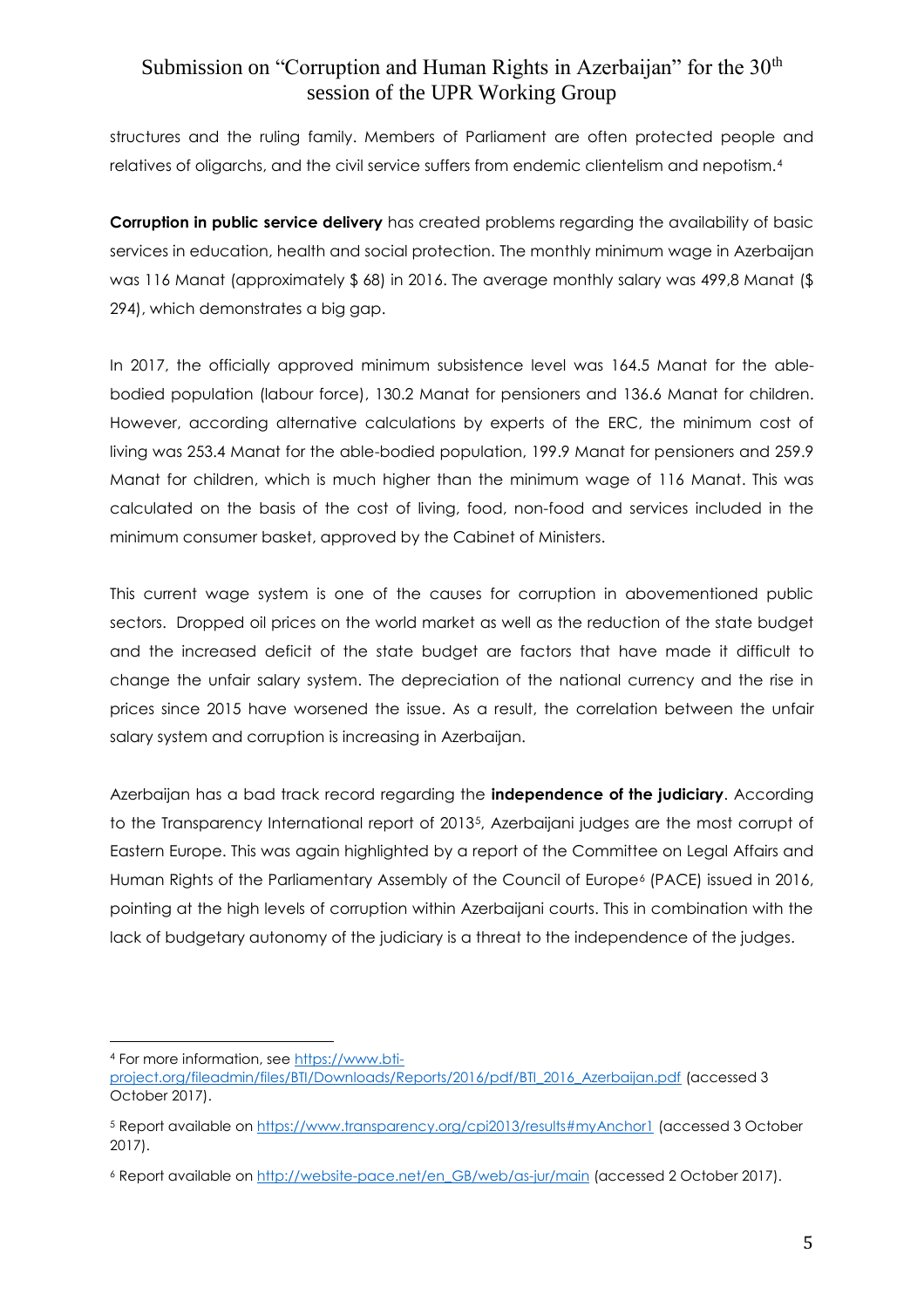# **Methodology**

In order to collect information to include in this report from the joining NGOS, the CCPR-Centre organized a workshop with Civil Society Organizations (CSO) on how to better address the issue of corruption in the context of the UN Treaty Bodies and the UPR of Azerbaijan.

Activities in relation to the workshop included a country analysis of previous UN Treaty Bodies and UPR recommendations, discussions on implementation, participation in advocacy meetings and working groups on the key issues of corruption in Azerbaijan. This workshop allowed the participants to prepare countries' briefing notes on the issue of corruption, leading to this report that is to be submitted to the Working Group of the Human Rights Council prior to the UPR of Azerbaijan.

The objective of this report is to ensure that the recommendations of the UN Treaty Bodies and the previous UPR recommendations to Azerbaijan are strengthened during the third UPR cycle and implemented afterwards.

# **Evaluation of the situation since the last UPR**

During the previous **UPR** review of Azerbaijan, four countries made recommendations on corruption7. Turkey recommended to enhance the transparency and efficiency of the State Agency for Public Services and Social Innovations (ASAN) and to continue its efforts to fight corruption. Serbia recommended to continue implementing measures to combat corruption. Austria recommended to cooperate with civil society to monitor the implementation of the anti-corruption legislation. Finally, Angola recommended to strengthen international cooperation in the fight against corruption.

However, since the last UPR of Azerbaijan took place, the cooperation between international organizations and the Azerbaijani government regarding corruption has weakened. Moreover, Azerbaijan withdrew from one of the global transparency initiatives, the Extractive Industry Transparency Initiative (EITI). Also, the international organization on Open Government Partnership (OGP) considers Azerbaijan as an inactive member.

<sup>7</sup> Report of the Working Group on the Universal Periodic Review, Azerbaijan, UN Doc. A/HRC/24/13, 5 July 2013, available on [https://www.upr-info.org/sites/default/files/document/azerbaijan/session\\_16\\_-](https://www.upr-info.org/sites/default/files/document/azerbaijan/session_16_-_april_2013/ahrc2413e.pdf) [\\_april\\_2013/ahrc2413e.pdf](https://www.upr-info.org/sites/default/files/document/azerbaijan/session_16_-_april_2013/ahrc2413e.pdf) (accessed 4 October 2017).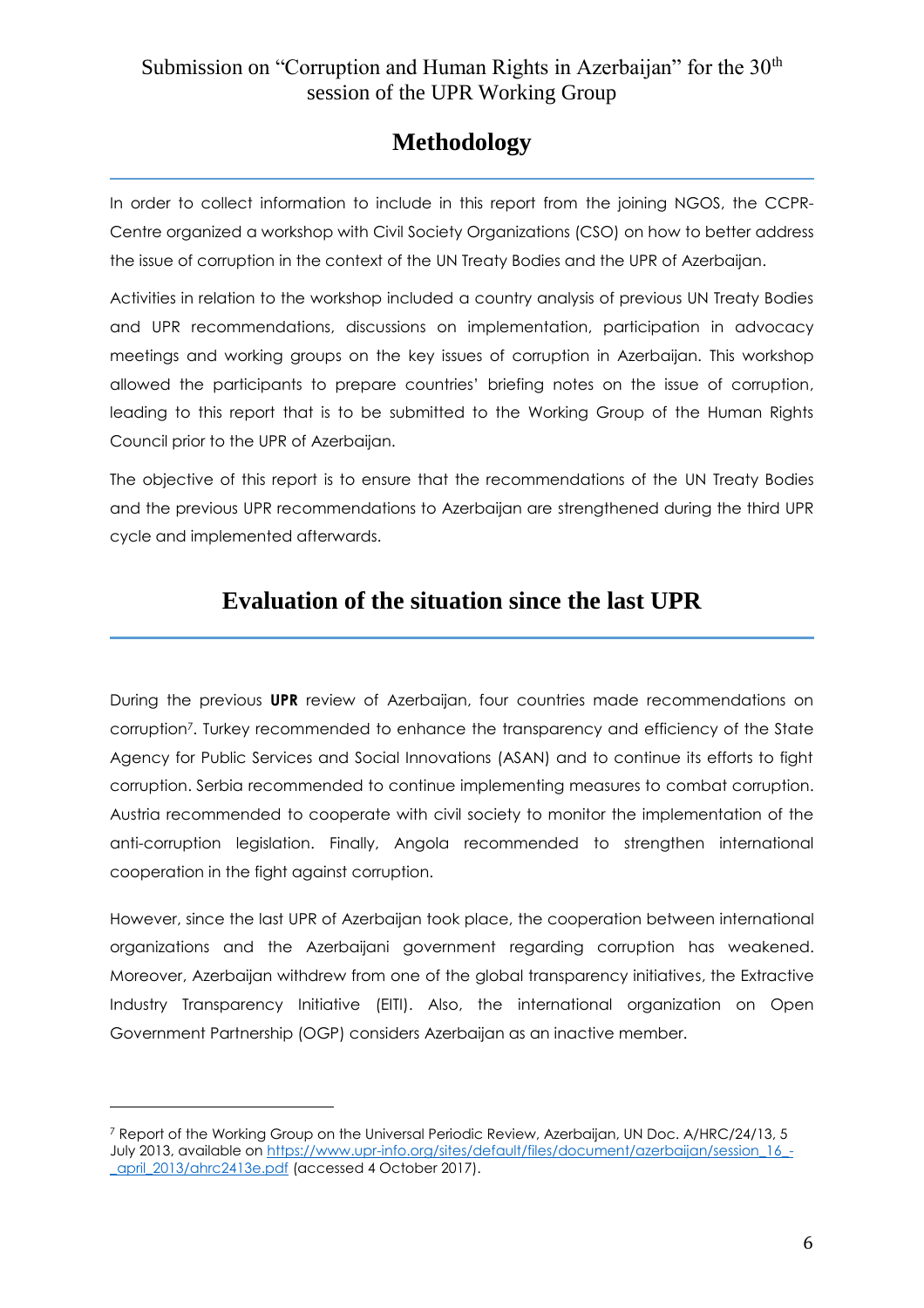Regarding ASAN, more measures to enhance its transparency and efficiency are needed, including to guarantee its access to people from remote areas (see next chapters).

Additionally, three UN Treaty Bodies made recommendations to Azerbaijan concerning public service delivery. In 2013, the UN Committee on Migrant Workers **(CMW)** was concerned about migrant workers and their families becoming victims of corruption due to officials extorting money for services that are normally free of charge<sup>8</sup>. The Committee recommended to raise awareness among migrant workers and their families as to which services are free. Azerbaijan has established the Azerbaijani Service and Assessment Network (ASAN) to improve the free access to services. However, nothing has been done to raise awareness on its use and benefits. Moreover, there is another problem regarding migrants and corruption: officials are sometimes bribed to accelerate the process of foreigner's registration.

Also in 2013, the UN Committee on Economic, Social and Cultural Rights (**CESCR**) was concerned about access to health services in rural and urban areas. It is also concerned about the lack of medical coverage for all, corruption in the health care system through payments of non-official fees<sup>9</sup>. These problems continue until today.

In 2012, Azerbaijan was reviewed by the UN Committee on the Rights of the Child (**CRC**). The Committee was concerned about several issues related to corruption. Firstly, the severity and pervasiveness of corruption in municipal authorities, health care and education

<sup>8</sup> UN Committee on Migrant Workers, *Concluding Observations on Azerbaijan*, UN Doc. CMW/C/AZE/CO/2, 27 May 2013, §18 et 19 : « The Committee is concerned about information received that migrant workers and members of their families allegedly often become victims of corruption and that certain officials are reportedly involved in extorting money for some services that are normally free of charge. The Committee recommends that the State party take immediate measures to address any instances of corruption and inquire into allegations of corruption by some officials who are allegedly involved in extorting money or receiving bribes. The Committee also recommends that the State party conduct information campaigns with a view to encouraging migrant workers and members of their families who claim to be victims of corruption to report the corruption, and raise awareness among migrant workers and their families as to which services are free of charge. »

<sup>9</sup> UN Committee on Economic, Social and Cultural Rights, *Concluding Observations on Azerbaijan*, UN Doc. E/C.12/AZE/CO/3, 5June 2013 §16 : « The Committee remains concerned about the inequalities in the enjoyment of the right to health in rural and urban areas and the absence of guaranteed medical coverage for all. The Committee is also concerned about the reports received on corruption in the health sector system and the practice of payments of non-official fees. The Committee notes with concern the limited access to sexual and reproductive health services , in particular in rural and remote areas and the lack of monitoring in the provision of mental health services (art. 12). The Committee calls on the State party to intensify its efforts to guarantee health services to all. The Committee recommends that the State party take measures to guarantee access to sexual andreproductive health services, in particular in rural and remote areas, including to refugees, asylum seekers, IDPs and stateless persons. The Committee recommends that the State party take necessary measures to fight against corruption in the healthsector so that non-official fees are not collectedfrom patients. The Committee also recommends that the State party monitor mental health centres and services to ensure compliance with the establishedinternational standards. »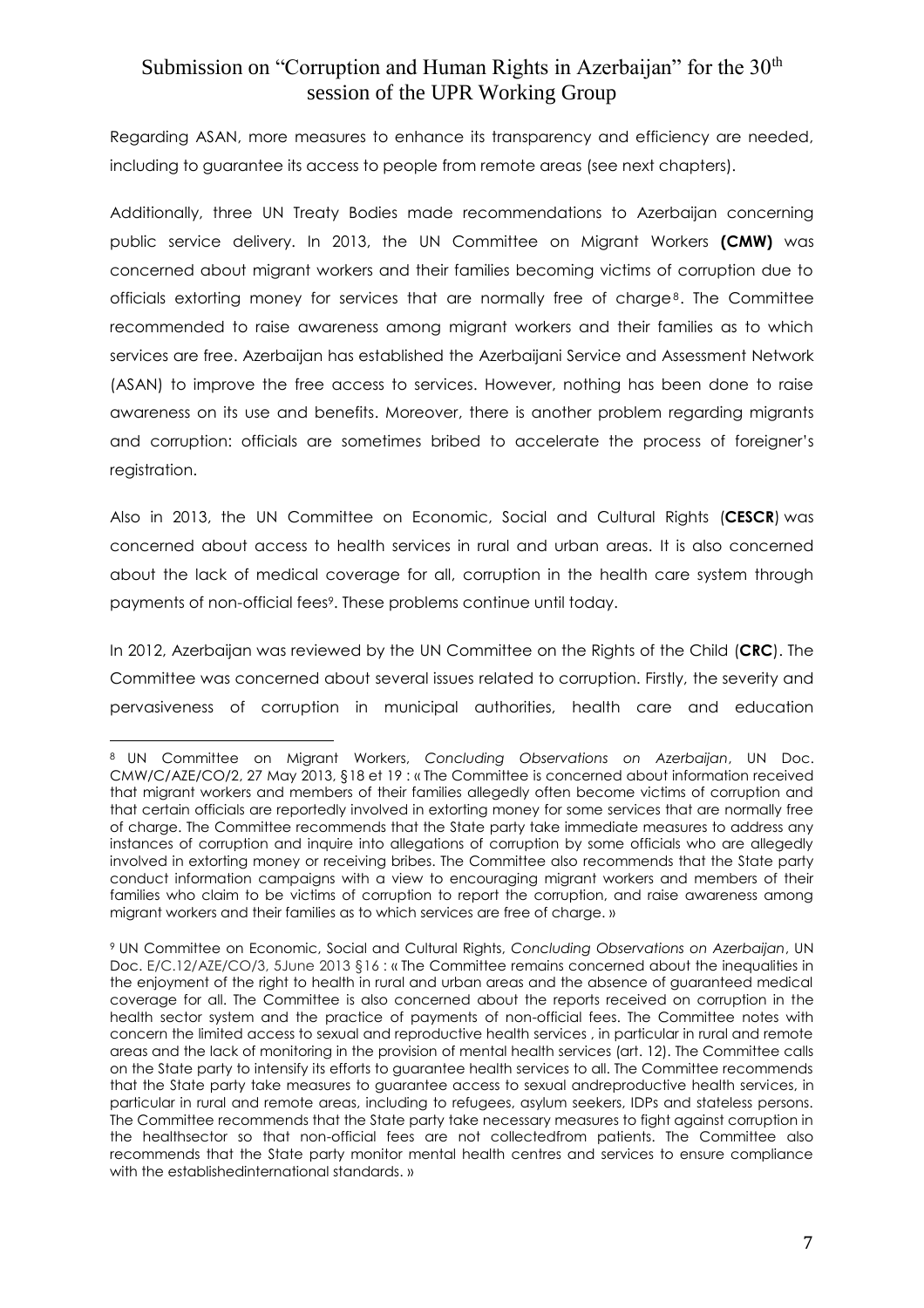professionals<sup>10</sup>. The Committee recommended, among others, to install an anti-corruption hotline, strengthen the laws and mechanisms to monitor corruption. None of the recommendations that Azerbaijan received are implemented today. Secondly, the CRC was also concerned about corruption in birth registration<sup>11</sup>. This has improved in urban areas, but is still problematic in remote areas. A third concern of the CRC was the access to health care<sup>12</sup>. The recommendation to increase the necessary human, technical and financial resources to expeditiously improve the availability and quality of primary health care is still relevant today. Fourthly, the CRC was concerned about corruption in education, leading to

 $\overline{a}$ <sup>10</sup> UN Committee on the Rights of the Child, *Concluding Observations on Azerbaijan*, UN Doc. CRC/C/AZE/CO/3-4, 12 March 2012, §19-20 : « 19. The Committee notes as positive the State party's efforts to combat corruption, including the adoption of a law to combat corruption in 2004 and the establishment of a national strategy. However, the Committee remains gravely concerned at the severity and pervasiveness of corruption among, inter alia, municipal authorities, as well as health-care and education professionals in the State party, which constitute a serious obstacle to the effective use of the State party's resources and the implementation of the Convention. Furthermore, the Committee is concerned that current sanctions against perpetrators of corruption are not commensurate with the seriousness of the offences. The Committee urges the State party to expeditiously further strengthen its mechanisms to transparently monitor corruption at all levels and sectors, and improve the awareness of and accessibility to safe channels for reporting it. The Committee recommends that in the context of corruption in the areas of birth registration, health care and education, the State party consider measures for ensuring that information on its anti-corruption hotline is clearly visible at places where persons may seek such services. The Committee also recommends that the State party consider further strengthening its enforcement laws and mechanisms with a view to ensuring the prompt punishment of perpetrators of corruption with commensurate sanctions. »

<sup>11</sup> UN Committee on the Rights of the Child, *Concluding Observations on Azerbaijan*, UN Doc. CRC/C/AZE/CO/3-4, 12 March 2012, §38-39 : « The Committee is concerned about the significant proportion of births that remain unregistered, both among newborn infants as well as persons currently under the age of 18. The Committee is particularly concerned about the situation of children born to parents in situations of socio-economic marginalization and/or living in remote regions, as well as to mothers who have been subject to underage marriage and are consequently often not officially registered as married. Furthermore, it is concerned at the prevalence of corruption in the birth registration process and the resulting inadequacy and inconsistency in the provision of registration services in the State party, particularly in its rural and outlying territories. The Committee recommends that the State party undertake all necessary measures to ensure the availability of universal birth registration for all children regardless of the circumstance of birth, and/or the marital and/or migration status of the child's parent(s). It also recommends that the State party consider taking specific measures to facilitate birth registration for children of underage mothers and/or mothers in rural areas. Furthermore, the Committee also recommends that the State party take specific measures, including legislative measures, to combat corruption among authorities responsible for the provision of birth certificates. »

<sup>12</sup> UN Committee on the Rights of the Child, *Concluding Observations on Azerbaijan*, UN Doc. CRC/C/AZE/CO/3-4, 12 March 2012, §58-59 : « The Committee is gravely concerned at the high child mortality rate, particularly among children in rural areas and economically marginalized situations in the State party. The Committee notes with concern that pervasive corruption among health-care professionals, with the widespread expectation of so-called informal payments, is obstructing access to health care. Furthermore, the Committee is concerned that notwithstanding the economic progress in the State party, the provision of primary health care remains inadequate. The Committee urges the State party to allocate all necessary human, technical and financial resources to expeditiously improve the availability and quality of primary health care. In doing so, the State party is further urged to ensure that such health-care services are equitably accessible, particularly to children living in rural areas and socio-economically challenged situations. The Committee also recommends that the State party undertake a comprehensive study on the specific causes of child mortality, taking its findings into consideration when implementing measures to reduce and prevent such mortality. »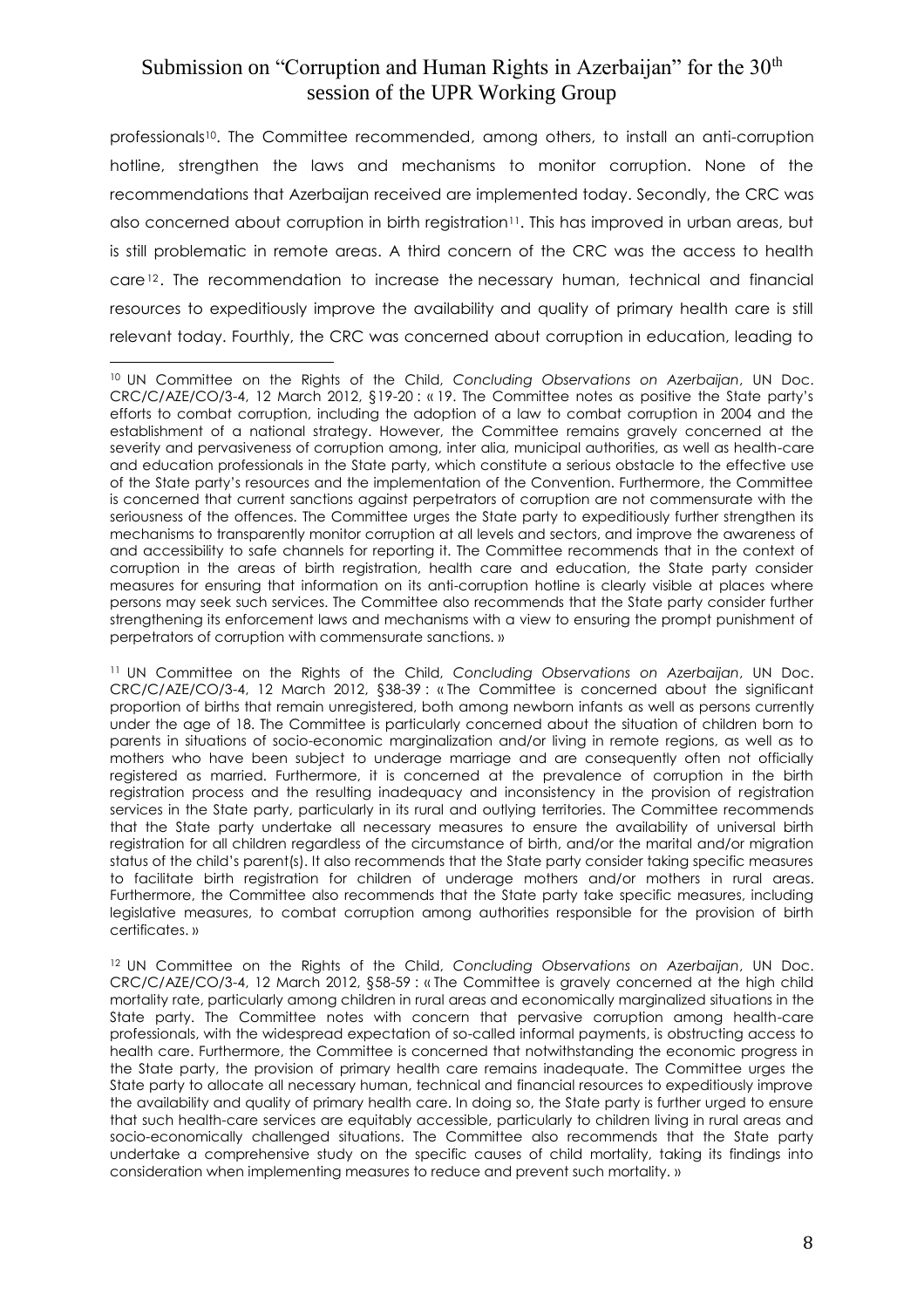large proportions of children not attending school and bad quality of education<sup>13</sup>. The recommendations to increase the resources to education, strengthen the training of teachers, increase their salaries and examine the root causes of children not attending school, remain very relevant today and should be implemented.

During the review of Azerbaijan in 2016, the **UN Human Rights Committee** expressed its concern on the continued lack of judicial independence from the executive branch, including prosecuting authorities14. It was in particular concerned about the Judicial Legal

 $\overline{a}$ <sup>13</sup> UN Committee on the Rights of the Child, *Concluding Observations on Azerbaijan*, UN Doc. CRC/C/AZE/CO/3-4, 12 March 2012, §64-65 : « While appreciating the measures taken by the State party to make preschool education mandatory from the age of 5, the Committee is concerned at: (a) The inadequacy of financial resources allocated to education, particularly with regard to early childhood care and preschool education, which constitute a low percentage of the State party's funding for education and which result in a large proportion of children below the age of 5 not receiving early childhood care and/or preschool education; (b) The inadequacy of teacher training and the negative impact on the quality of education in the State party's schools; (c) The salary levels for teachers in the State party being markedly low in relation to its available resources, discouraging the best qualified candidates from considering becoming teachers and obstructing the eradication of corruption among teachers; (d) The relatively high number of children, estimated to be about 8 to 10 per cent, who do not attend schools. The Committee recommends that the State party: (a) Increase its human, technical and financial resources allocated to providing early childhood care and preschool education, with a view to improving its coverage and quality, thus effectively implementing the State party's policy on universal preschool education; (b) Revise and strengthen the teacher-training and qualification process, including by considering seeking assistance from the United Nations Educational, Scientific and Cultural Organization (UNESCO), the United Nations Children's Fund (UNICEF) and international experts; (c) Consider increasing the salaries of teachers with a view to, inter alia, improving the quality of education, attracting the best qualified persons to the profession and contributing to the eradication of corruption among teachers; and establish a reporting and sanctions mechanism that is readily and safely accessible to all child students to address cases of corruption in the education system; (d) Examine and address the root causes leading to children not attending school and ensure that all children complete basic education. »

<sup>14</sup> UN Human Rights Committee, *Concluding Observations on Azerbaijan*, UN Doc. CCPR/C/AZE/CO/4, 16 November 2016, §26-27: « The Committee, while acknowledging the steps taken to reform the judiciary, remains concerned about the continued lack of judicial independence from the executive branch, including prosecuting authorities. In particular, it is concerned that: (a) the Judicial- Legal Council, which has been granted extensive powers in matters related to the appointment, promotion and disciplining of judges, is susceptible to undue interference by the executive branch; and (b) allegations of corruption within the judiciary continue to be reported. The Committee is also concerned about the number of disciplinary proceedings that have been instituted against judges in recent years and regrets the lack of information on safeguards in place to ensure that judges cannot be sanctioned for minor infractions or for a controversial interpretation of the law (arts. 2 and 14). The Committee reiterates its previous recommendations (see CCPR/C/AZE/CO/3, para. 12). The State party should take all measures necessary to safeguard, in law and in practice, judicial independence. In particular, it should: (a) Ensure that the Judicial-Legal Council is fully independent from the executive branch and operates with full transparency and, to that end, ensure that decisions affecting the personal independence of judges are not influenced by political considerations; (b) Ensure that decisions related to the selection, disciplining, evaluation and permanent appointment of judges after probation are based on objective criteria explicitly provided for by law; (c) Step up efforts to effectively prosecute and punish perpetrators of corruption, and ensure that the subject of fighting corruption is part of the training curriculum for judges; (d) Ensure that an independent body is responsible for judicial discipline and that sufficient safeguards are in place to prevent disciplinary actions being taken against judges for minor infractions or for a controversial interpretation of the law. »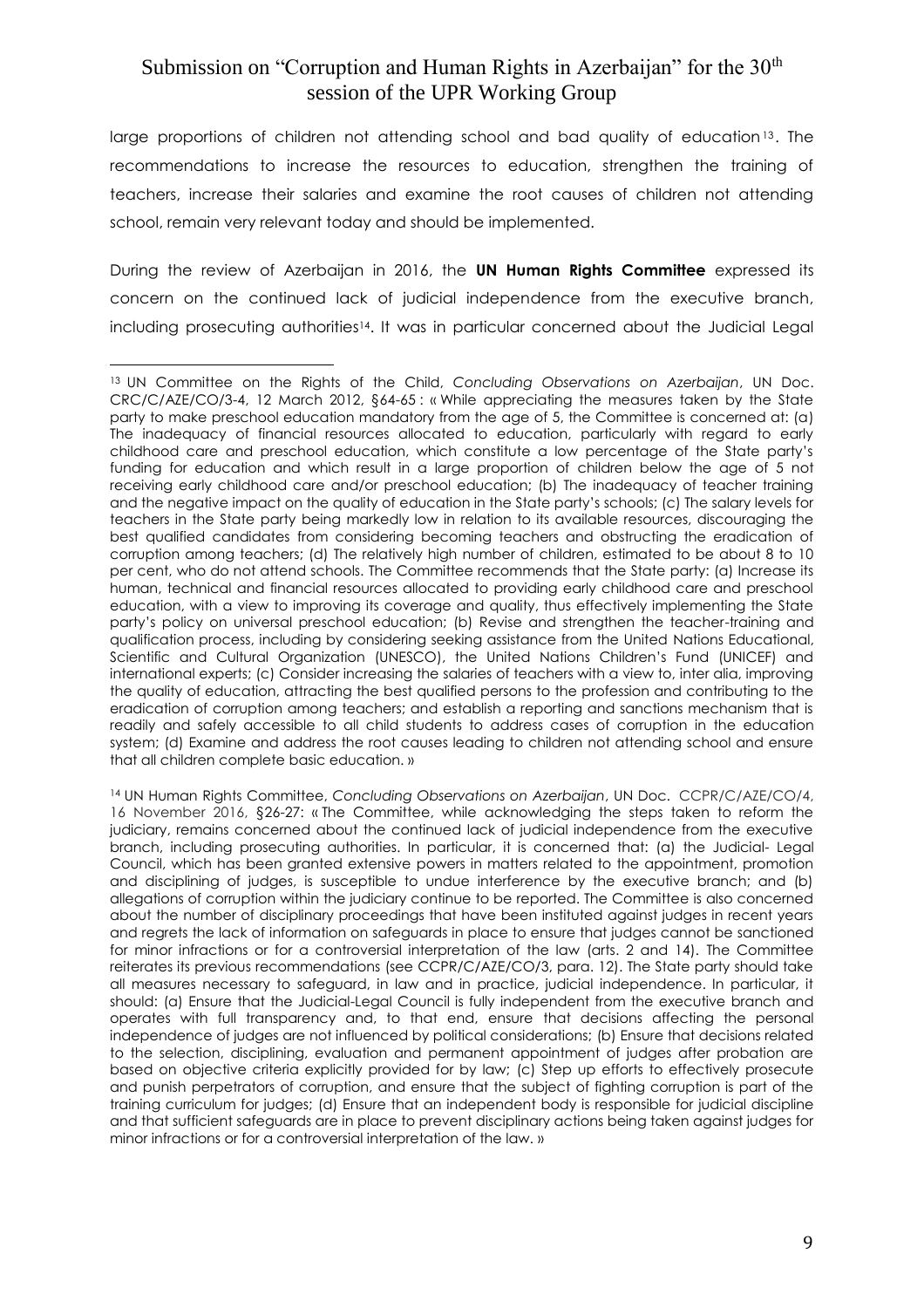Council, the body responsible for the appointment, promotion and disciplining of judges and the undue interference of the executive branch. Allegations of corruption within the judiciary continue to be reported. The Committee recommended for the Judicial Legal Council to operate with full transparency and to be fully independent from the executive branch. It also recommended to ensure that decisions related to the selection, disciplining, evaluation and permanent appointment of judges after probation are based on objective criteria explicitly provided for by law. Further, Azerbaijan should prosecute and punish perpetrators and ensure that fighting corruption is part of the training curriculum for judges. Lastly, an independent body should be responsible for judicial discipline and sufficient safeguards should be in place to prevent the sanctioning of judges for doing their job. These recommendations have not been implemented and should be addressed during the UPR process.

# **Legal and institutional framework on the national level**

Regarding the issue of **public administration**, many changes were made in recent years that worsened the situation. For example, in September 2016, President Ilham Aliyev consolidated his authoritarian rule through a controversial constitutional referendum. The 29 constitutional amendments – rushed through in the absence of parliamentary debate or public consultation – further expanded the powers of the executive while weakening accountability mechanisms and fundamental rights even further.<sup>15</sup> As a result of the referendum, the first lady Mehriban Aliyeva was appointed the first vice-president of Azerbaijan in February 2017. Also, on April 27, 2016 the government of Azerbaijan adopted National Action Plan for 2016- 2018 on Promotion of Open Government, a main policy document addressing anti-corruption measures. However, this Plan is less ambitious than the previous policy document (see next chapter).

Regarding the issue of **public service delivery**, in 2013, Azerbaijan established ASAN, the Azerbaijan Service and Assessment Network. Most public services are provided by ASAN, including issuing residence permits, driving licenses, ID cards, child birth registration, etc. In total, more than 230 services are provided by ASAN. The Service uses the 'single space' approach, meaning that citizens can benefit from various public and private services through one center in one building at the same time. There is less interaction with local officials, eliminating the possibility of corruption. Within a short time, ASAN has achieved to ensure that professional public services uphold the highest standards of efficiency, competence and integrity.

<sup>15</sup> For more information, see<https://freedomhouse.org/report/nations-transit/2017/azerbaijan> (accessed 3 October 2017).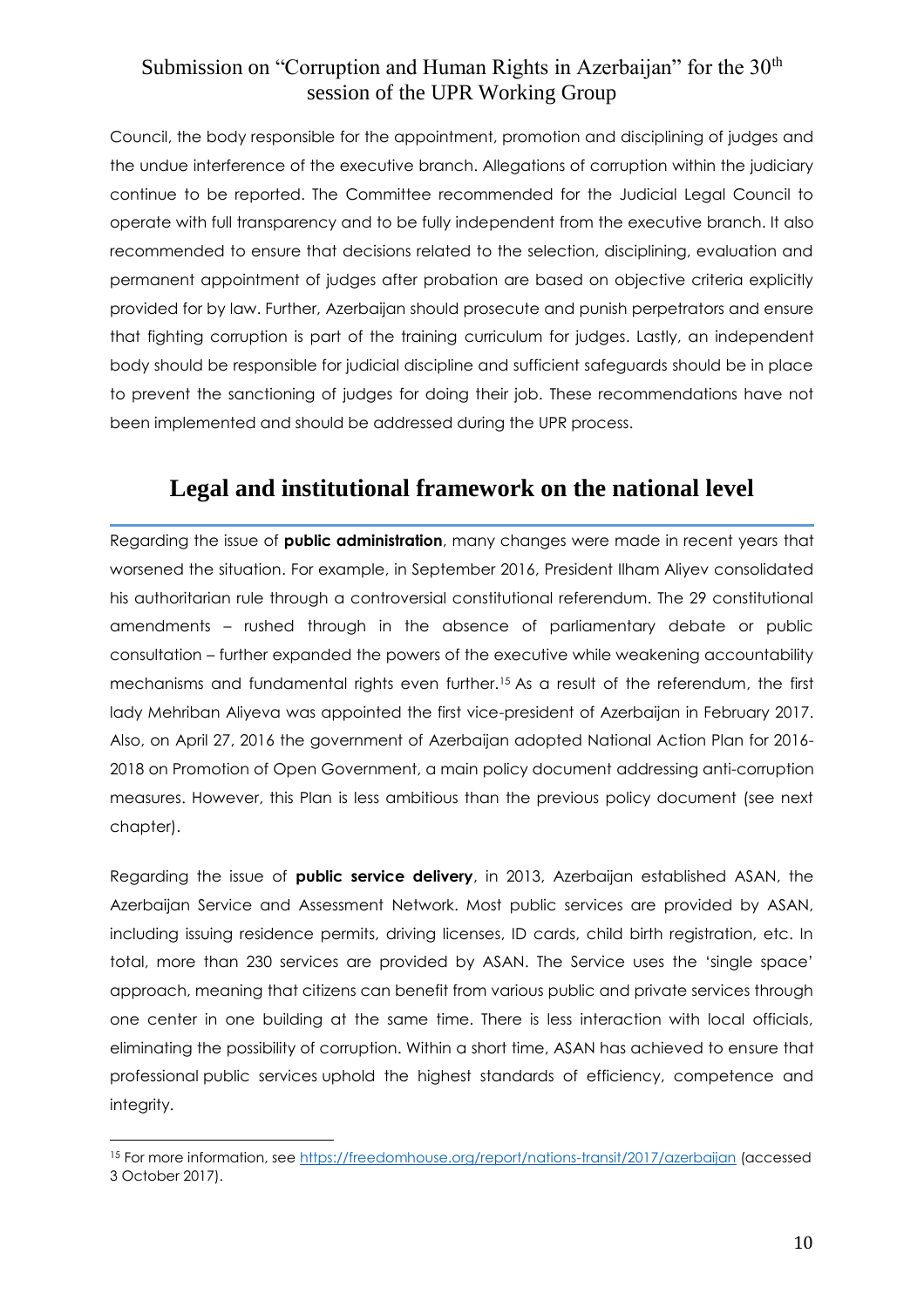However, ASAN only exists in the big cities. In remote and hard-to-reach *areas* that do not have ASAN, the previous system is still in place. This means that citizens in those areas still have to go to the police department and the registration of acts of civil status where informal payments are necessary to access services. This system requires more interaction with local officials, providing more opportunities for bribes and corruption.

Regarding **the judiciary**, Azerbaijan's Constitution guarantees judicial independence, according to which judges are bound only by Azerbaijan's constitution and legislation. However, in practice, there are strong links between the judiciary and the government. The selection of judges, for instance, is administered by the Judicial Legal Council, but the majority of its members is appointed by the government. Moreover, the Council is presided over by the Minister of Justice. These elements give the government significant control over the entire judiciary. Additionally, the judges of the Constitutional Court are not directly selected by a purely judicial, independent and impartial body, but by the President of the Republic. Furthermore, the Azerbaijani law and the legal culture of the judiciary and prosecution enable the executive branch to use the justice system to systematically persecute journalists, human rights activists and political leaders.

#### **Negative impact of corruption on the enjoyment of Human Rights**

#### **1) Corruption in public administration**

As mentioned before, the National Action Plan for 2016-2018 on Promotion of Open Government is less ambitious than the previous policy. 59 responsibilities on a total of 10 directions were added to the new National Action Plan, while the previous National Action Plan included 162 responsibilities on 37 directions. The number of both directions and responsibilities dropped by three times and the timeframes were reduced from 3 to 2 years. Additionally, the responsibilities are simply listed without explication and the purposes are very vague. Also, the document does not have clear anti-corruption goals and is not based on facts.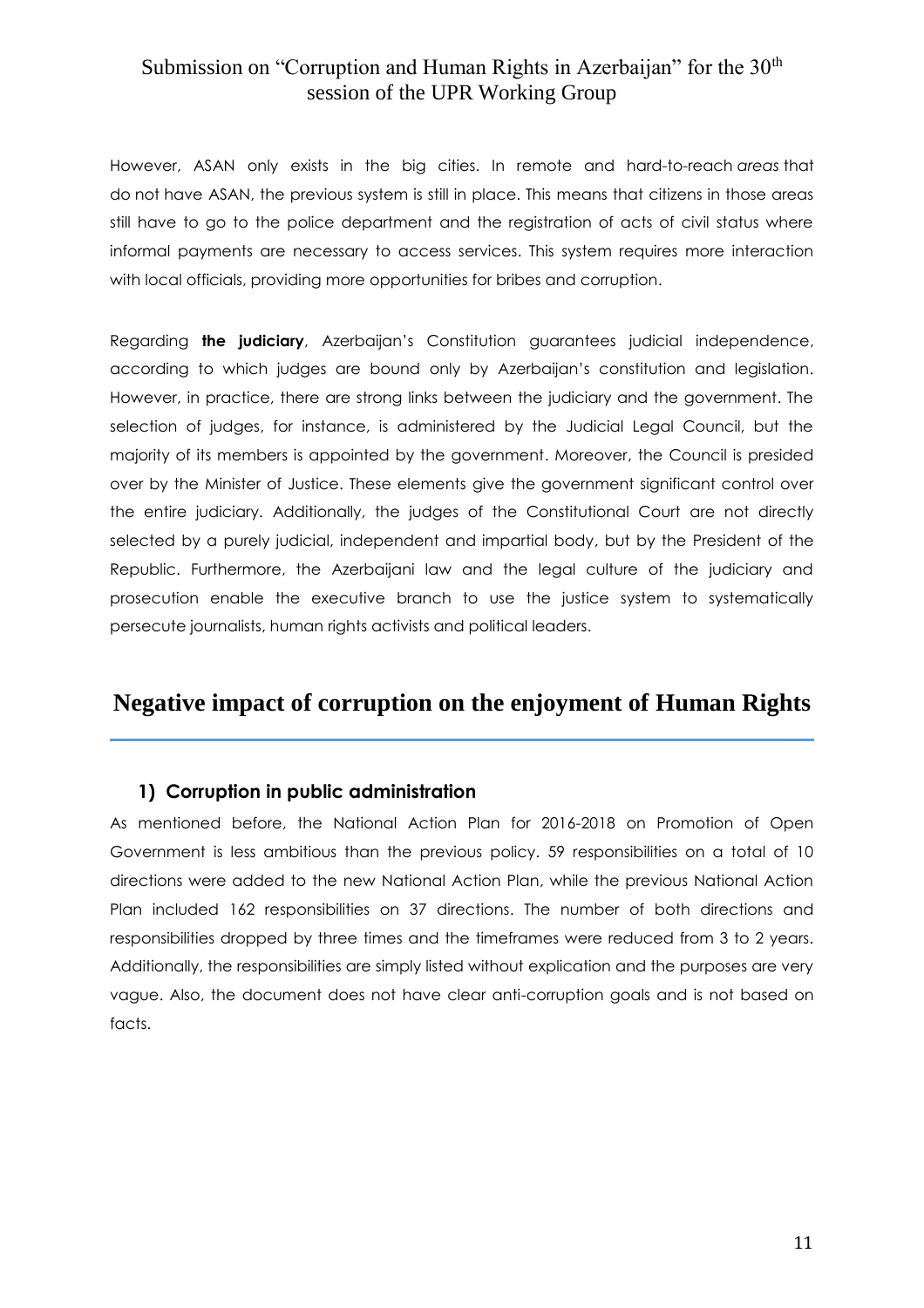In September 2015, the Minister of National Security, Eldar Mahmudov, was fired. Afterwards, seven high-level officials of the ministry were arrested by the police.<sup>16</sup> According the witness' testimonies, dozens of high-level officials systematically paid great amounts of bribes to the officials of the ministries, including the former Minister of Communication and High Technology, Ali Abbasov; a former head of Aztelekom, a State-owned Telecommunication company, Mammad Mamadov, and a former head of Baku Metropoliten, a State-owned Subway company, Taghi Ahmadov <sup>17</sup> . Hence, the corruption case in the state-owned International Bank of Azerbaijan has a link with the case of the Ministry of National Security.

However, courts and law enforcement bodies are not able to investigate most of the corruption cases. According to the Panama Papers and OCCRP, the family members of the President, the Vice-president Mehriban Aliyeva and the Minister of Taxes Fazil Mammadov, and many other government officials have a huge amount of assets offshore and are involved in money laundering schemes across the world.18 A recent investigation of OCCRP suggests that the first deputy of the prime minister Yagub Eyyyubov, and his son and the ambassador of Azerbaijan to Council of Europe Emin Eyyubov, a deputy chief of the Anti-Corruption General Directorate with the Prosecutor General, Ali Nagiyev, and a member of parliament Javanshir Feyziyev, are involved in the laundromat for an amount of 2.5 million EUR. Moreover, many European politicians including a former Italian MP Luca Volonte, a former German MP Eduard Lintner and a Bulgarian politician and a member of the Board Directors of EBRD Kalin Mitrev were paid from the laundromat to hold favorable speeches and support the country and its oppressive regime, having negative impact in the respect of human rights of the people in Azerbaijan. 19

#### **2) Corruption and the lack of transparency in education**

 $\overline{a}$ 

There are several issues related to the widespread corruption in the education system. **Azerbaijan's public spending on education is very low**. According to calculations of the ERC,

<sup>17</sup> For more information, see https://www.azadlig.org/a/tagi-ehmedov-akif-covdarov-metropoliten[korrupsiya/28612697.html](https://www.azadliq.org/a/tagi-ehmedov-akif-covdarov-metropoliten-korrupsiya/28612697.html) (accessed 4 October 2017) and [http://strateq.az/qapali](http://strateq.az/qapali-movzu/114758/m%C9%99h%C9%99mm%C9%99d-m%C9%99mm%C9%99dov-h%C9%99r-ay-bas-muhasibim-aparat-r%C9%99hb%C9%99rin%C9%99-500-min-aparirdi.html)[movzu/114758/m%C9%99h%C9%99mm%C9%99d-m%C9%99mm%C9%99dov-h%C9%99r-ay-bas](http://strateq.az/qapali-movzu/114758/m%C9%99h%C9%99mm%C9%99d-m%C9%99mm%C9%99dov-h%C9%99r-ay-bas-muhasibim-aparat-r%C9%99hb%C9%99rin%C9%99-500-min-aparirdi.html)[muhasibim-aparat-r%C9%99hb%C9%99rin%C9%99-500-min-aparirdi.html](http://strateq.az/qapali-movzu/114758/m%C9%99h%C9%99mm%C9%99d-m%C9%99mm%C9%99dov-h%C9%99r-ay-bas-muhasibim-aparat-r%C9%99hb%C9%99rin%C9%99-500-min-aparirdi.html) (accessed 3 October 2017).

<sup>16</sup> For more information, see [http://www.reuters.com/article/us-azerbaijan-ministry-arrests/azerbaijan](http://www.reuters.com/article/us-azerbaijan-ministry-arrests/azerbaijan-arrests-seven-security-ministry-officials-before-election-idUSKCN0SE1IV20151020)[arrests-seven-security-ministry-officials-before-election-idUSKCN0SE1IV20151020](http://www.reuters.com/article/us-azerbaijan-ministry-arrests/azerbaijan-arrests-seven-security-ministry-officials-before-election-idUSKCN0SE1IV20151020) (accessed 3 October 2017).

<sup>18</sup> For more information, see<https://www.occrp.org/en/panamapapers/persons/ilhamaliyev> (accessed 3 October 2017).

<sup>&</sup>lt;sup>19</sup> For more information, see<https://www.occrp.org/en/azerbaijanilaundromat/the-influence-machine> (accessed 3 October 2017).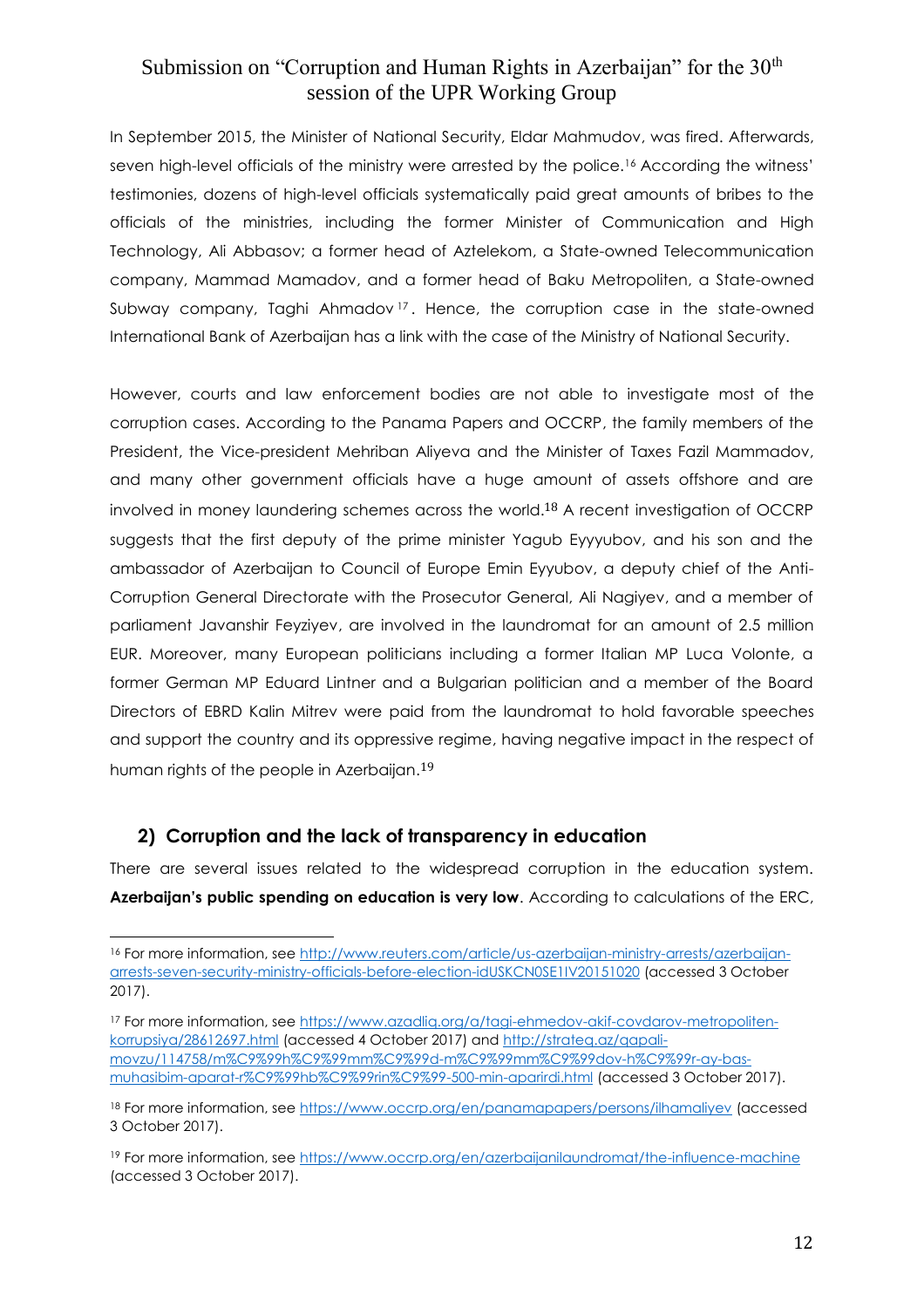it was about 2.9% and 3.0% of the GDP in 2015 and 2016 respectively. Even though the percentage on education expenditure in 2017 is 1,3% higher than in 2016, the budget for education decreased in absolute figures. The main cause of this rise in relative figures is the reduction of the total expenditure20.

Insufficient public expenditures on education translate into **inadequate salaries for teachers**. The average monthly salary for employees in the education system was 307 Manat (\$ 108,6) in 2016. These low salaries for teachers and faculties make them disinterested in the quality of the education and lead to corruption. Teachers are inclined to accept bribes in order to pay for their costs. A common public tutoring phenomenon is for example that teachers ask additional payment for the materials they are supposed to teach them in class. As a result, the quality of public education deteriorates. Another consequence of the low salaries, is that most of the students of state universities, especially of the Medical University, pay bribes for good grades.

Low public expenditures on education also create problems regarding the **access to education services**. As public spending on education declines, families must supplement educational expenses themselves, a burden that is greatest for low income and poor families. According to a World Bank report<sup>21</sup>, the richest 20% of the population consistently spends nearly 40% of their private spending on education, while the poorest 20% spends only approximately 10% on education.

Lastly, there is a **lack of transparency and accountability** in the education system. An example of this is the sale of school uniforms for too high prices by school managers, a practice that happens regularly in Azerbaijan.

#### **3) Access to basic health services**

 $\overline{a}$ 

Access to basic health services is problematic in Azerbaijan for several reasons. Firstly, the country has failed to establish an **insurance system**. Secondly, the failure of the education system and drug monopolies make it **impossible for Azerbaijanis to receive even basic** 

<sup>20</sup> In 2017, education expenditure will constitute 11,2% of total expenditure, which is 1,3 percentage points higher in comparison with 2016. The main cause of the increase in the share is the reduction of total expenditure. Hence, the education expenditure in 2017 will amount to 1,14 billion US dollars or 1,86 billion Manat. The main expenditure growth is observed in the general education expenditure. 52.8% or total education expenditure or 0.6 billion US dollars (0,98 billion Manat) overall are allocated to general education, meaning the public schools. Higher education expenditure, meaning the budget for state universities, continues to decline. At present, higher education institutions shift to self-financing scheme; hence, only 0.2% of total education expenditure or 23 million US dollars (37.5 million Manat) will be allocated to higher education.

<sup>21</sup> Report available on<https://data.worldbank.org/indicator/SE.XPD.TOTL.GB.ZS> (accessed 3 October 2017).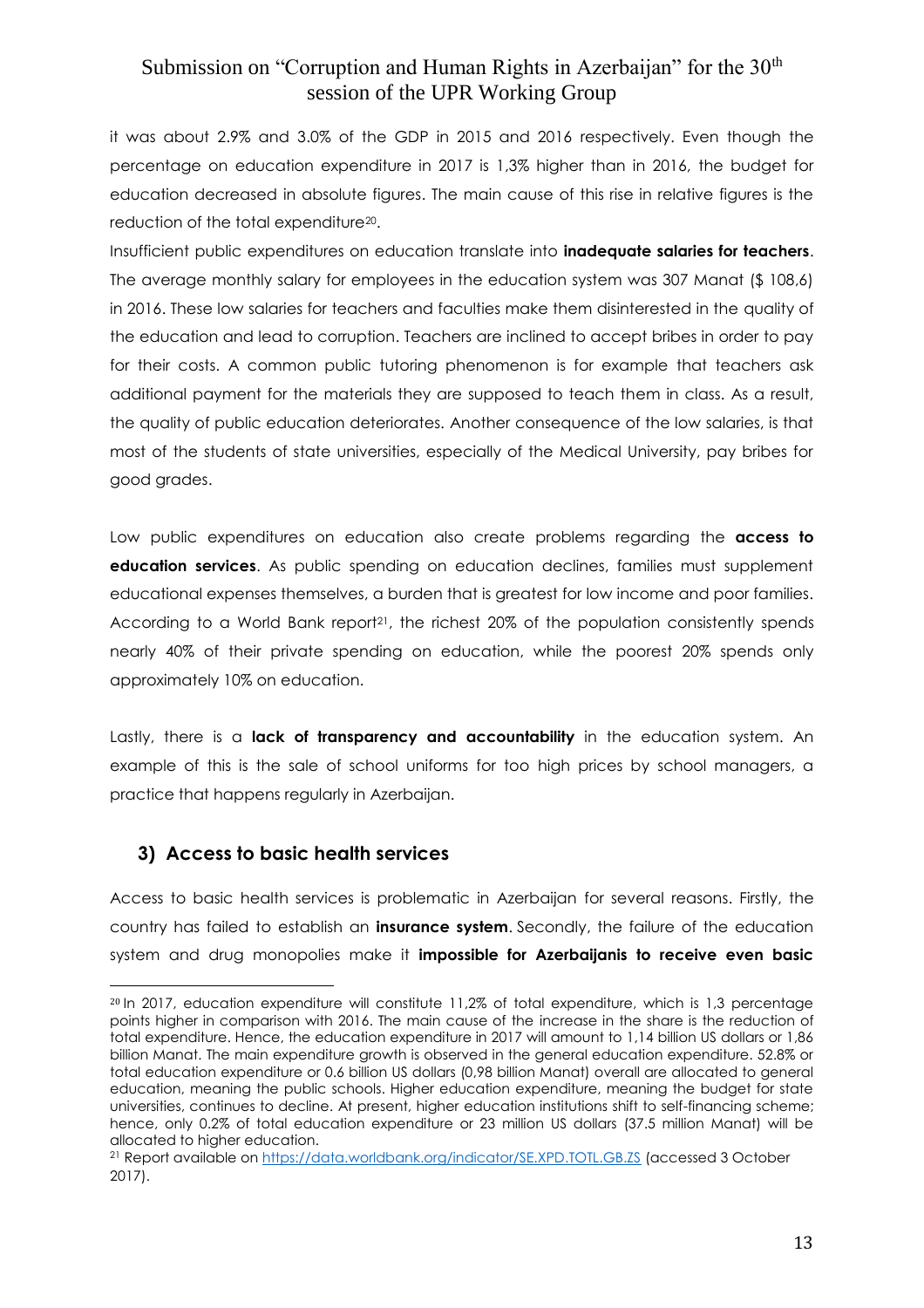**medical services in the country**. Many Azerbaijani citizens travel to Iran since health care services there are far more affordable than in their own country. Moreover, the Iranian government and private clinics try to attract more Azerbaijanis by providing special promotion packages. According to the Iranian embassy in Baku, every year 800,000 citizens out of a population of ten million Azerbaijanis travel to Iran for healthcare. Thirdly, the Soviet style health care management that is in place today is corrupt. **Salaries of employees in the health sector are too low, encouraging them to take on bribes**. According to calculations of the ERC, the share of public health expenditure in the GDP in 2015 and 2016 was about 1.3% and 1.2 %, respectively. The expenditure for 2017 is projected to be 0.2% higher in comparison with 2016, reaching 4.7 percent of the total expenditure. However, the allocations have declined both in national currency terms (6.6% less) and US dollar terms (11.2%). Out of the budget resources to be spent on healthcare per year, 47,1% is assigned for hospitals, 15% for polyclinics, 37,1% for research, and development, etc. services. 70 per cent of the budget was spent on equipment, clinics and the construction of new hospitals, while only 30 per cent went towards paying the salaries of medical personnel. The average monthly salary for health services employees was 214,8 Manat (126,3 US dollars) in 2016. The average salary ranges between 130 - 300 Manat (76 to 177 US dollars), depending on qualifications. At health facilities, (medical) personnel pays bribes to get a job, and then takes bribes from patients to give them treatment. In the mean time, they keep paying bribes to keep their job. These issues cause mistrust in the health care system of the country.

# **4) Inclusion and exclusion in the social protection system, poor implementation of targeted social assistance (TSA) program**

**Salaries are also too low in the social protection and social assistance sector**. According to calculations of the ERC, social protection and social assistance expenditure was about 3.4% and 3.3% of the GDP in 2015 and 2016, respectively. The average monthly salary for social services employees was 214,8 Manat (126,3 US dollars) in 2016. Moreover, the social inspectorate lacks sufficient human and financial resources to effectively enforce the TSA state program. Overall, social protection and social assistance expenditure will constitute 12.8 % of the total expenditure of the state budget. **Low salaries and the lack of resources are factors that increase the risk of corruption** during the implementation phase of the TSA state program.

**Targeted social assistance** provided for low-income families, is not distributed based on objective criteria. It increases from year to year but the social welfare field lacks transparency. Families are required to do additional payments if they want to enjoy the TSA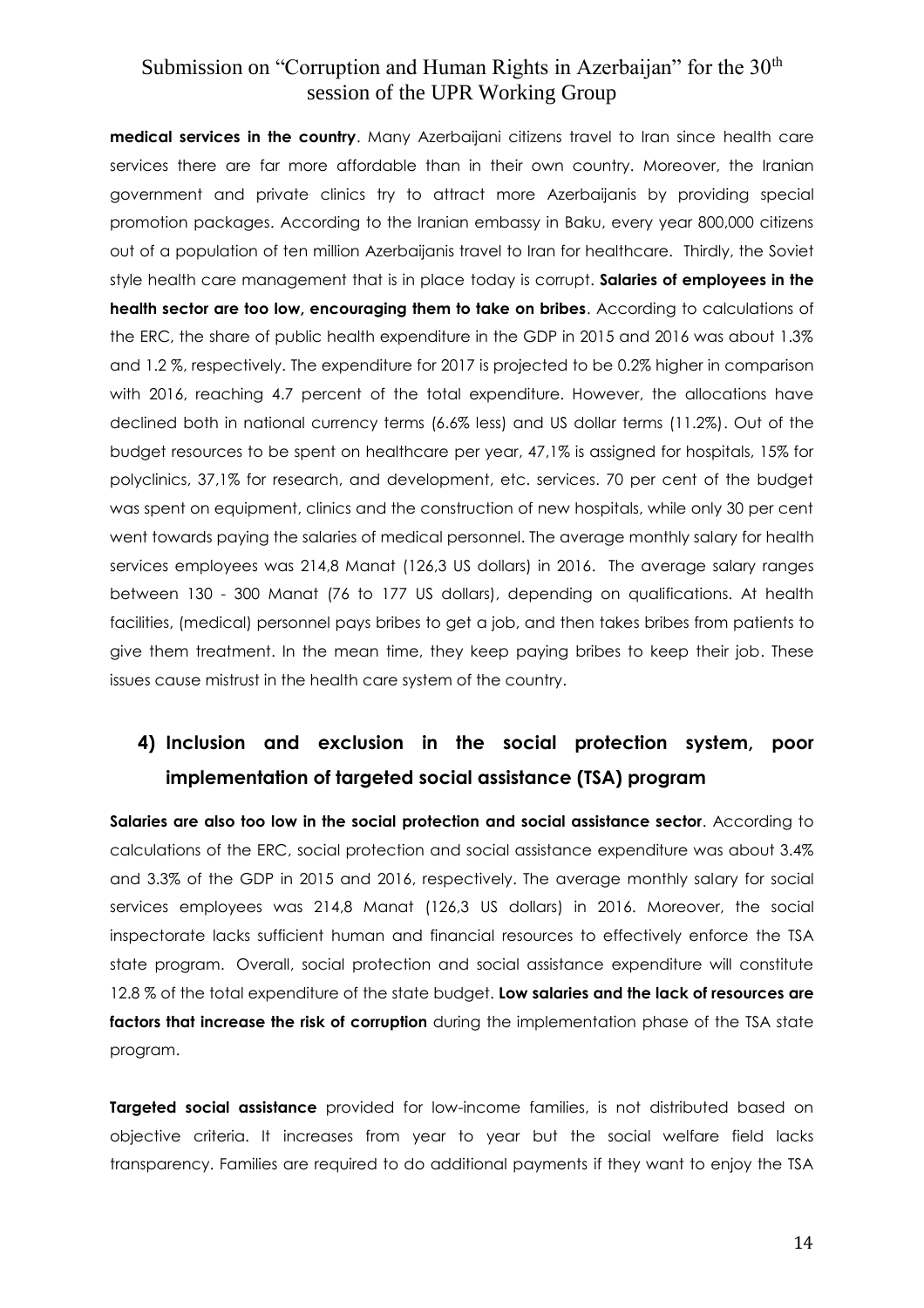benefits. The amount varies for different regions of Azerbaijan. Families who are not entitled to the benefits can receive them anyway if they pay bribes. This common practice creates exclusion problems for the allocation of the TSA to families in poverty, and inclusion problems for families who are not entitled to the TSA.

In practice, three requirements create problems:

- If a family possesses a vehicle, they are not eligible for TSA. However, almost every family has a car in Azerbaijan nowadays and they bribe social inspectors to lie about the vehicle.
- Families are not eligible for TSA if their average monthly utility and communication costs per capita exceed 10% of the country's approved subsistence minimum. This is a very strict limitation of 15.5 Manat (9 US dollars). Again, inspectors are bribed to avoid this limitation.
- Calculation of earnings on land property also creates problems. Families who own land are obliged to register as taxpayers and make contributions to the pension fund, even if their land is not used for any economic activities. Again, families bribe the officials in order to enjoy the TSA anyway.

#### **5) Independence of the judiciary**

 $\overline{a}$ 

The independence of the judiciary in Azerbaijan has been a longstanding concern of many institutions. In 2015, for example, the Parliamentary Assembly of the Council of Europe on the Functioning of Democratic Institutions in Azerbaijan condemned the lack of independence of the judiciary in Azerbaijan22:'(…) the executive branch is alleged to continue to exert undue influence. Dubiously motivated criminal prosecutions and disproportionate sentences remain a concern. Fairness of trials, equality of arms and respect for the presumption of innocence are other major concerns'.

Since 2005, the self-governance functions of the judiciary have been implemented by the Judicial Legal Council (JLC), a body responsible for ensuring the organization of the judicial system and the independence of the judges. The JLC appoints and promotes judges, evaluates their performance and administers disciplinary proceedings. It consists of 15 members and is heavily infiltrated by the executive branch. This raises concern if the JLC can fulfill its tasks in an objective, fair and unbiased manner. The Minister of Justice, for example, presides the JLC, and the appointment process of its members is kept secret.

<sup>22</sup> Report available on [http://website-pace.net/documents/19887/3258251/20170907-](http://website-pace.net/documents/19887/3258251/20170907-AzerbaijanInstitutions-EN.pdf/1e6f0d15-1836-428b-a0c9-7f41ac8ece87) [AzerbaijanInstitutions-EN.pdf/1e6f0d15-1836-428b-a0c9-7f41ac8ece87](http://website-pace.net/documents/19887/3258251/20170907-AzerbaijanInstitutions-EN.pdf/1e6f0d15-1836-428b-a0c9-7f41ac8ece87) (accessed 3 October 2017).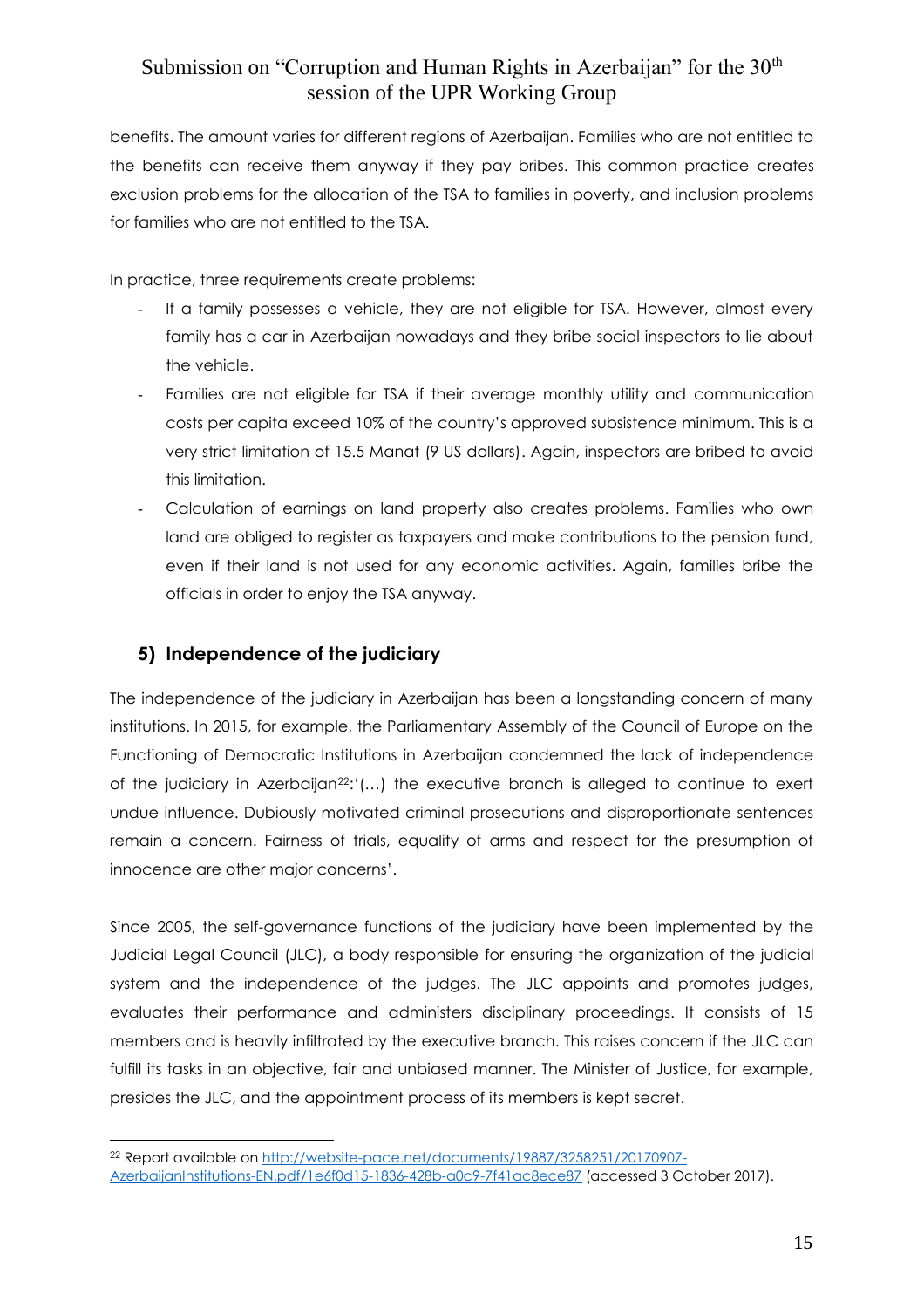Generally, budgetary autonomy of the judiciary plays an important role in how justices respond to internal and external pressure. In Azerbaijan, salaries for judges are fixed and financed from the state budget. The President of the Supreme Court receives a monthly salary of 2,070 Manat (approx. \$1218) and the monthly salary of the Presidents of the Courts of Appeal is \$975. Court's presidents receive \$852, deputy presidents \$658 and all other judges \$590. For every five years in office or holding a research degree, justices receive an additional salary increment of 15 percent of their monthly salary, on condition that the surplus does not exceed 45 percent in total. In addition, the remuneration system provides "extra encouragements" for excellent performance or a "substantial contribution to improving justice as a result of their activities", which are either valuable gifts or honorary titles (such as diplomas and badges).

According to Transparency International, the public conceives the Azerbaijani judiciary as corrupt and, in some cases, extremely corrupt<sup>23</sup>. In this context, in its report issued in 2016, Freedom House condemns the low salaries of Azerbaijan's judiciary "which feed into widespread corruption once judges are employed"24.

In view of politically sensitive cases, such as cases involving HRDs, judicial independence is ignored in Azerbaijan and judges are enormously responsive to political authorities. Generally, one can say that a criminal trial against a HRD can be regarded as a foregone conclusion that appears to be a "real" trial but has none of its substance. Judges align themselves with the motions of prosecutors and issue judgments which strongly resemble the prosecution's written submissions and approve trial transcripts that bear no resemblance to the actual course of proceedings.

In the case of Ilgar Mammadov, leader of the REAL opposition movement, the European Court of Human Rights (ECHR) stated that "[i]n all their decisions in the present case, the domestic courts limited themselves to copying the prosecution's written submissions and using short, vague and stereotyped formula for rejecting the applicant's complaints as unsubstantiated. In essence, the domestic courts limited their role to one of mere automatic endorsement of the prosecution's requests and they cannot be considered to have conducted a genuine review of the "lawfulness" of the applicant's detention".

<sup>&</sup>lt;sup>23</sup> For more information, see<https://www.transparency.org/country/AZE> (accessed 3 October 2017).

<sup>&</sup>lt;sup>24</sup> For more information, see<https://freedomhouse.org/country/azerbaijan> (accessed 3 October 2017).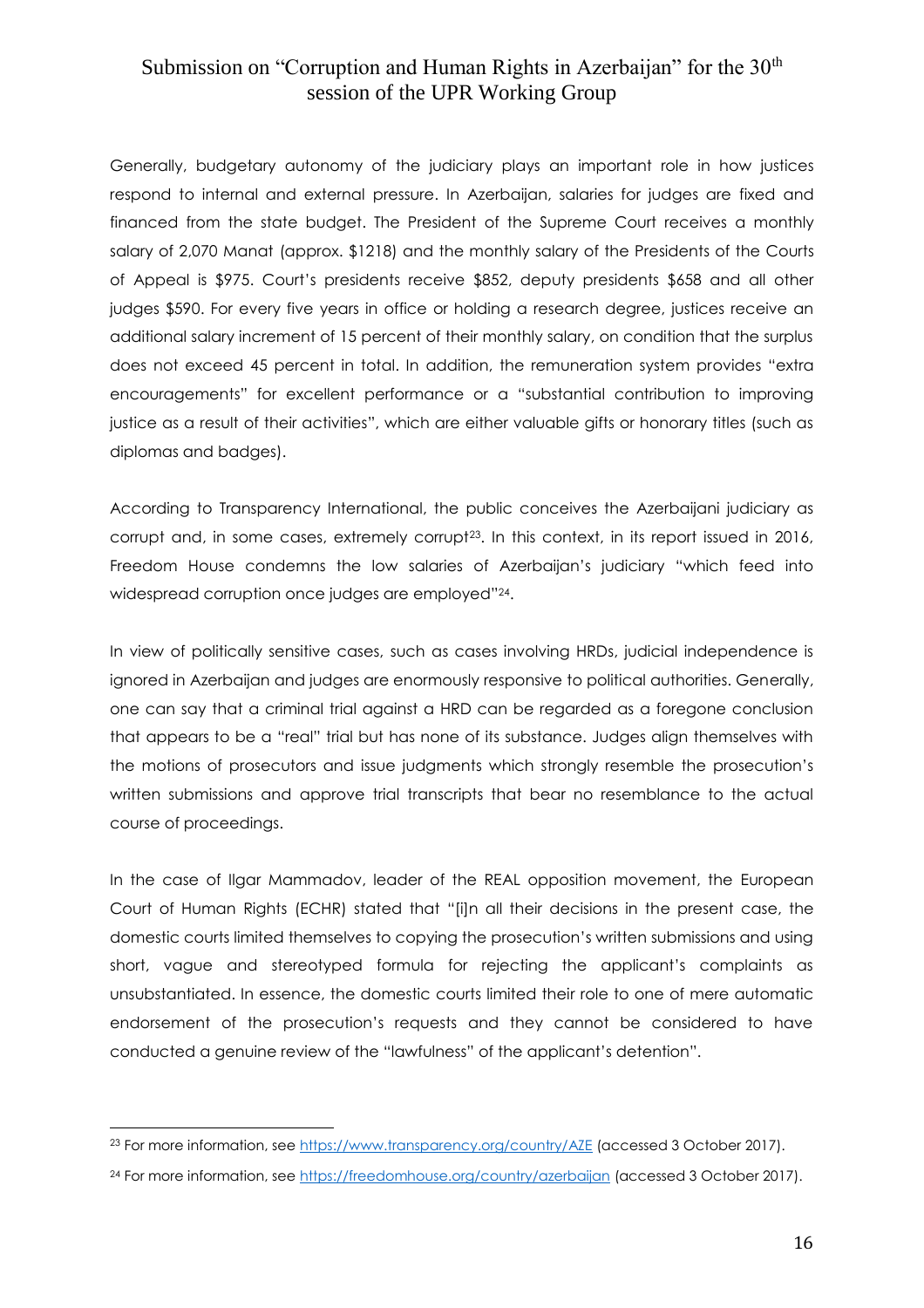Domestic courts repeatedly reject motions for requests of change of preventive measure of pre-trial detention with home arrest in most cases, arguing that the accused may abscond from the investigation or obstruct it, without any reasonable justification. The analysis of statistics shows that the conviction rate in criminal cases is very high in Azerbaijan, especially that the majority of indictments brought by the prosecution succeeded, as the accused was found guilty. In 2013 and 2014, respectively 87 percent and 85 percent of indictments led to a conviction. The high conviction rate in criminal cases undermines the integrity of the judiciary, indicating that judges are subservient to the prosecution. Courts do not assess the evidence brought by the prosecution and do not take into account the rights to a fair trial of the accused sufficiently.

# **Recommendations**

#### 1) **Corruption in public administration**

- Develop comprehensive evidence-based anti-corruption policies, with clear objectives and goals. These policies should have clear, detailed and measurable action plans with concrete time-tables and budgets. Also, the government should periodically monitor those action plans and evaluate through midterm reports. Moreover, independent civil society organizations should be involved in all cycles of this process.
- Develop merit-based recruitments for the appointments to political positions and highlevel civil servants.
- Improve the mandate, capacity and independence of the anti-corruption authorities, including the Commission on Combating Corruption and the Anti-Corruption General Directorate with the Prosecutor General.
- Investigate all corruption and money laundry cases raised by international organizations and media, including the Panama Papers and the bribe scandals with European politicians.
- Implement the recommendation of the Fourth Round of Monitoring of the Istanbul Anti-Corruption Action Plan of OECD.<sup>25</sup>

### 2) **Corruption and the lack of transparency in education**

 25 Report available on [http://www.oecd.org/corruption/anti-bribery/Azerbaijan-Round-4-Monitoring-](http://www.oecd.org/corruption/anti-bribery/Azerbaijan-Round-4-Monitoring-Report-ENG.pdf)[Report-ENG.pdf](http://www.oecd.org/corruption/anti-bribery/Azerbaijan-Round-4-Monitoring-Report-ENG.pdf) (accessed on 3 October 2017).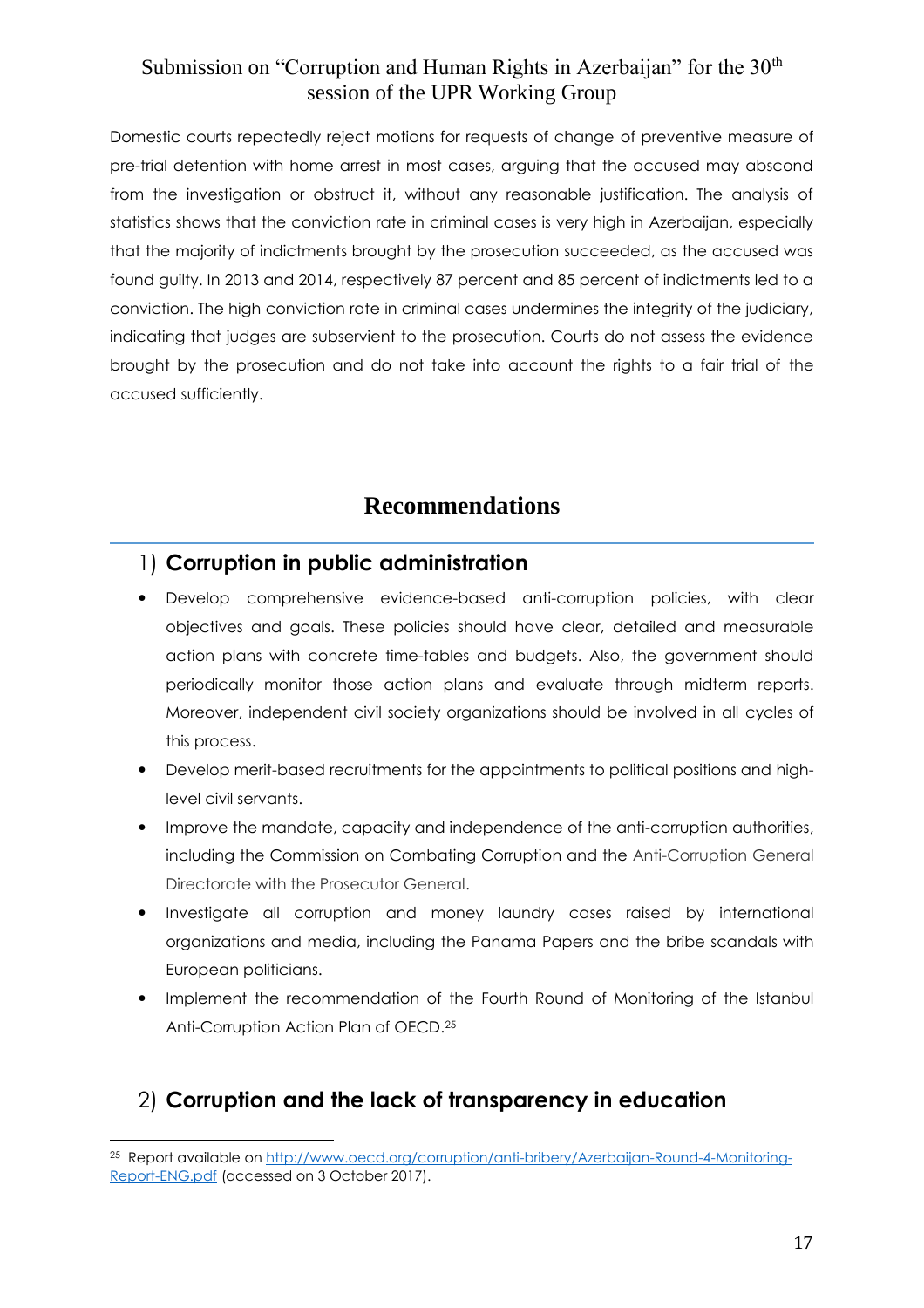- Organize vocational training for teachers regularly.
- Increase the salary for teachers in public schools through an increase of the budget for education.
- Regulate a fixed price for school uniforms
- Increase parent participation in school management and the decision-making process
- Enhance the transparency and accountability of the education budget and the school management system.

### 3) **Access to basic health services**

- The government should commence the implementation of a countrywide mandatory insurance for children and the elderly.
- Human resources policies and recruitment should be developed on the basis of competition and objective criteria.
- Vocational training for medical personnel should be organized regularly.
- Increase the salary for medical personnel in state hospitals and clinics through a rise in the health budget.
- Enhance the transparency and accountability of the health budget and the health management system.

# 4) **Inclusion and exclusion in the social protection system, poor implementation of targeted social assistance (TSA) program**

- Implement 'E-service' of the application, review, reception and any decisions on TSA to limit the number of interactions with local authorities.
- Organize vocational training for social inspectors regularly.
- Increase the salary for social service employees through a rise in the social protection budget.
- Enhance the transparency and accountability of the social protection budget and its management system.
- Organize better trainings for journalists to enable them to do trustworthy investigations on the TSA state program.
- Increase the public participation in the design, implementation and monitoring of the TSA state program.
- Simplify the rules on TSA and remove the requirements related to car and land property, utility and communication costs.